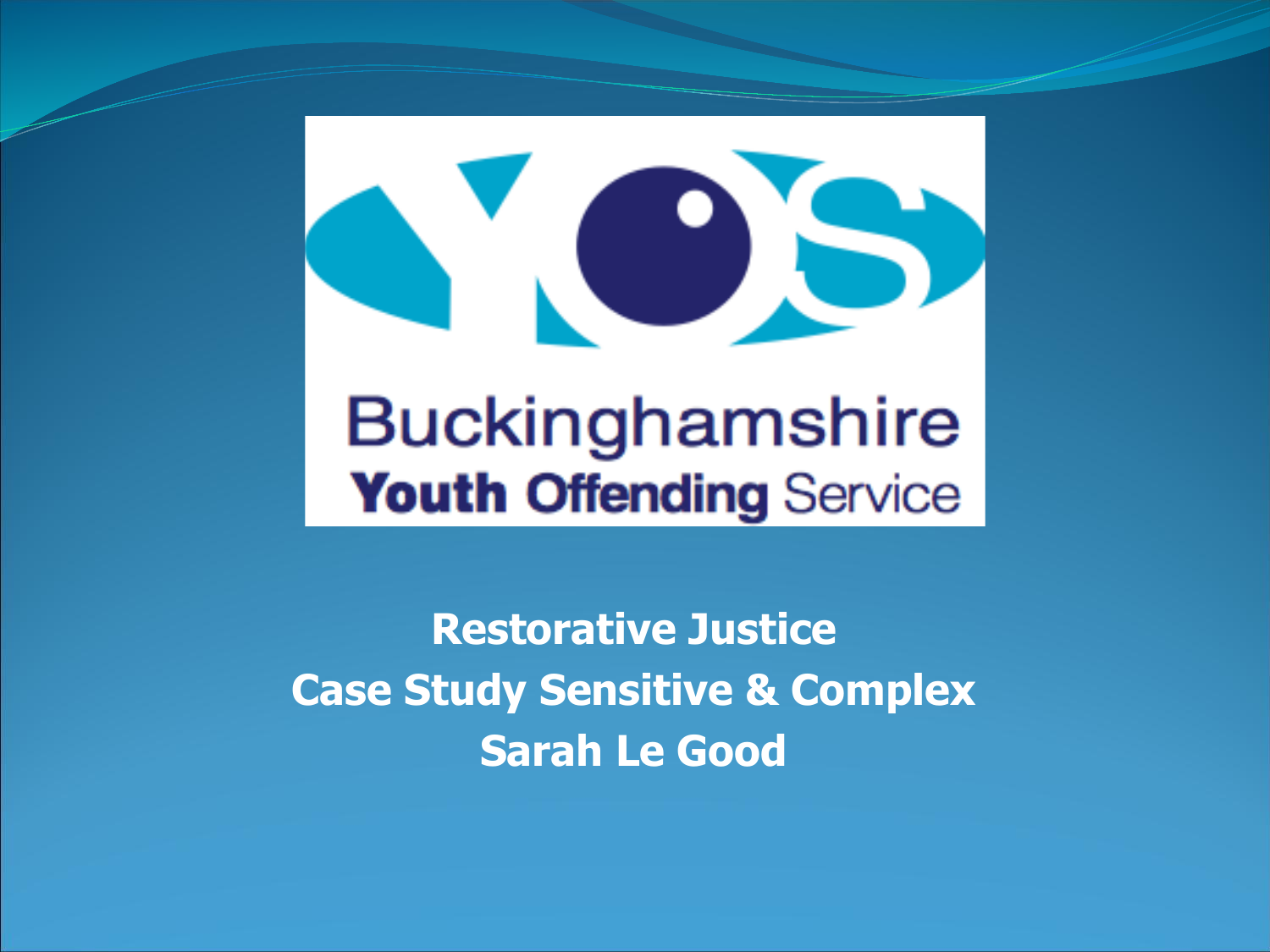

Offence Details

- Male age 16.
- GBH Section 20

The victim is child X's stepfather. Child X was initially out of the house and is said to have responded to a call from his younger sister telling him their stepfather had hit her and was being rough with their younger baby brother (approx. 15 months at the time). Child X is said to have gone home, kicked open the front door, picked up a knife from the garage and confronted his stepfather about this. A 'fight' ensued, and stepfather was stabbed in the thigh. Child X fled the scene and was arrested the following day.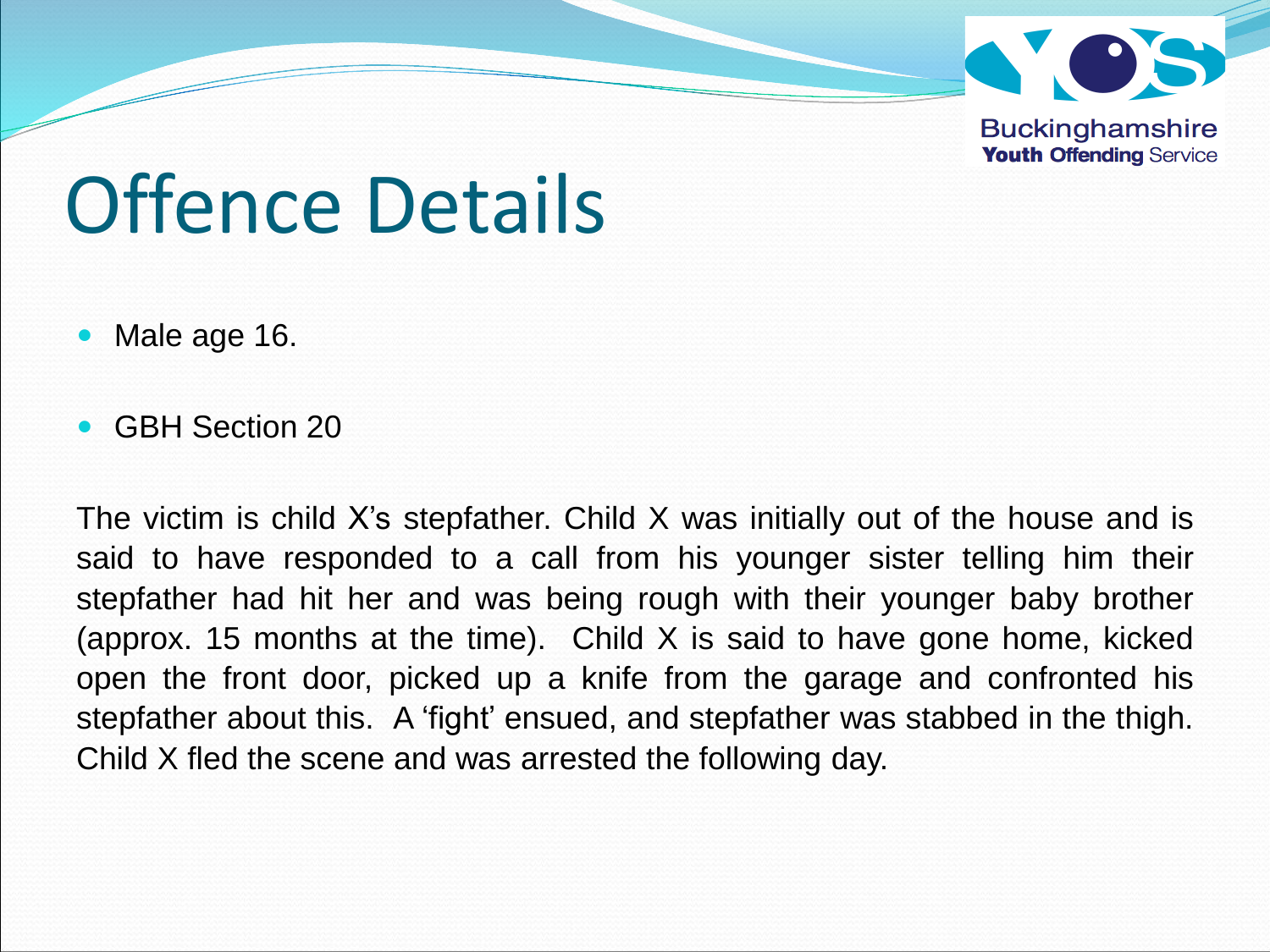

# Background:

 $\bullet$ 

 *Child X is the oldest of four children, the youngest being 18 months. He had been living with his mother, stepfather and family and has indicated that his brothers and sister are very important to him. Records from Social Care state that there has been significant conflict within the family home due to Child X not responding to parental boundaries. Child X has had difficulties in his upbringing and has experienced trauma. Following this incident Mum informed YOS that Child X will not be able to return to the family home for the foreseeable future. She also confirmed that there are no other family members that Child X could be accommodated with, therefore a placement was found elsewhere for Child X that could meet his current needs and manage any risk he posed appropriately*.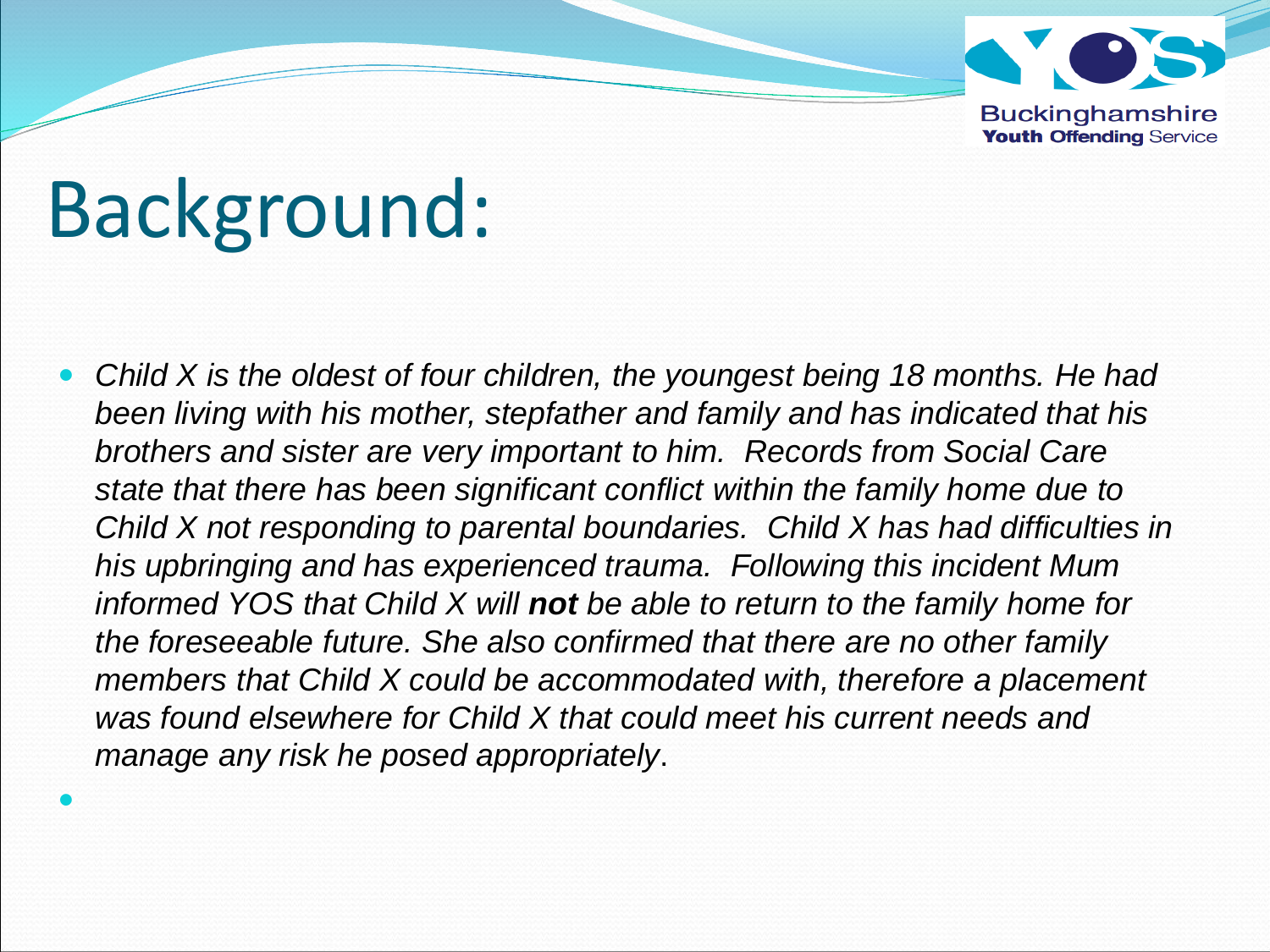

- Child X social and emotional experiences growing up are relevant to this offence. It is also, in YOS's view, linked with Child X lifestyle and acceptability of certain behaviours (ie a willingness to use a weapon).
- Child X has experienced instability and trauma during his childhood as his mother has had a number of different partners. Child X birth father displayed violence towards his mother and Child X as a baby. He has also witnessed different males in his mother's life being aggressive towards her and, at times, applying physical chastisement to him.
- When there are signs of trauma and aggression within the family home children can develop insecure attachment, which impacts on how they interact within relationships generally as well as their behaviour generally.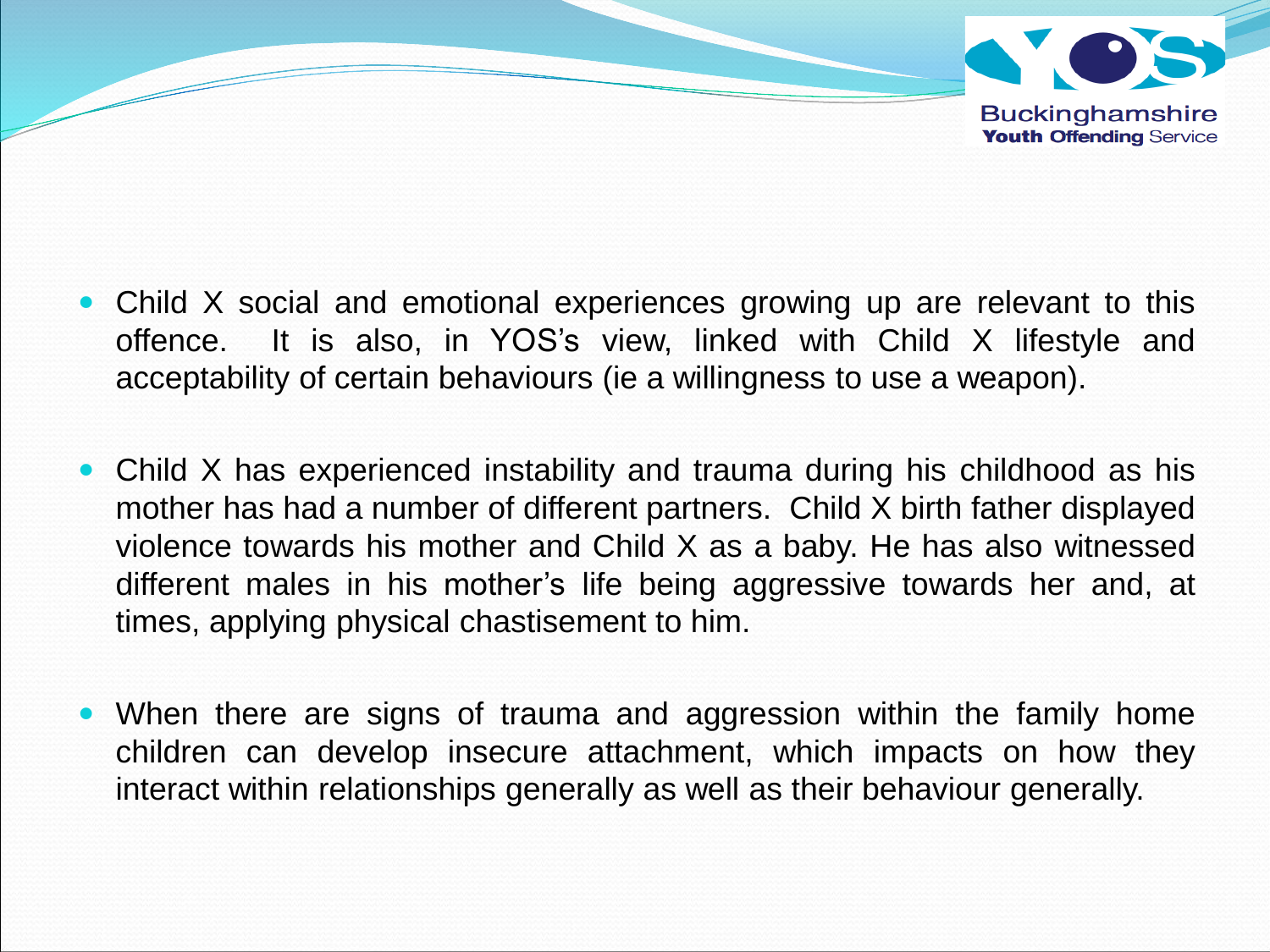#### Restorative Justice



*'Restorative justice brings those harmed by crime or conflict and those responsible for the harm into communication, enabling everyone affected by a particular incident to play a part in repairing the harm and finding a positive way forward'. (Restorative Justice Council, [https://restorativejustice.org.uk,](https://restorativejustice.org.uk/) accessed 21/02/22)*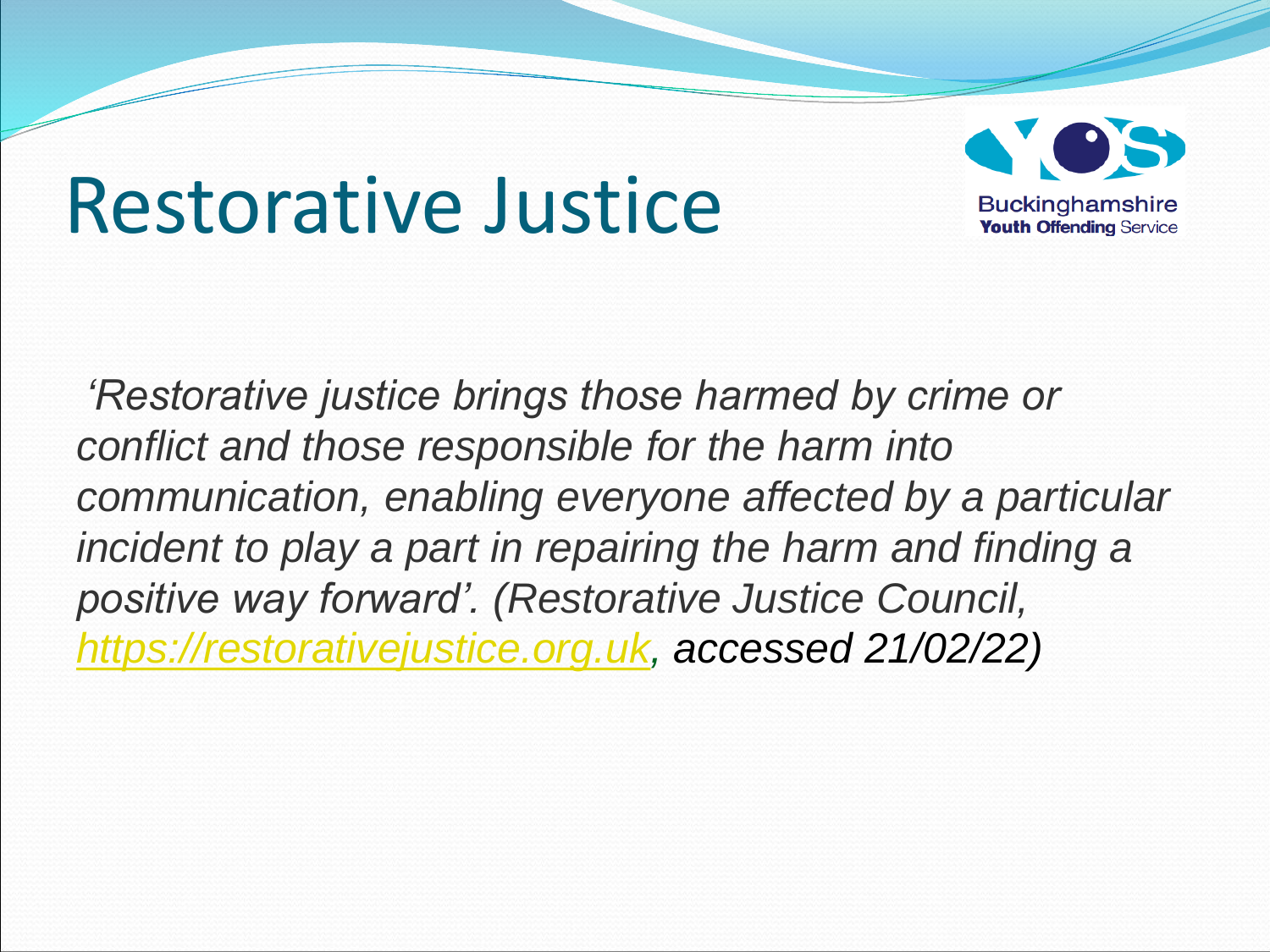

During interview Child X attitude towards the offence was one of remorse. He spoke of not remembering exactly what happened and that it was never his intention to harm his stepfather. Child X said he regrets his actions and would like to be able to somehow repair the harm caused to his stepfather and his family generally.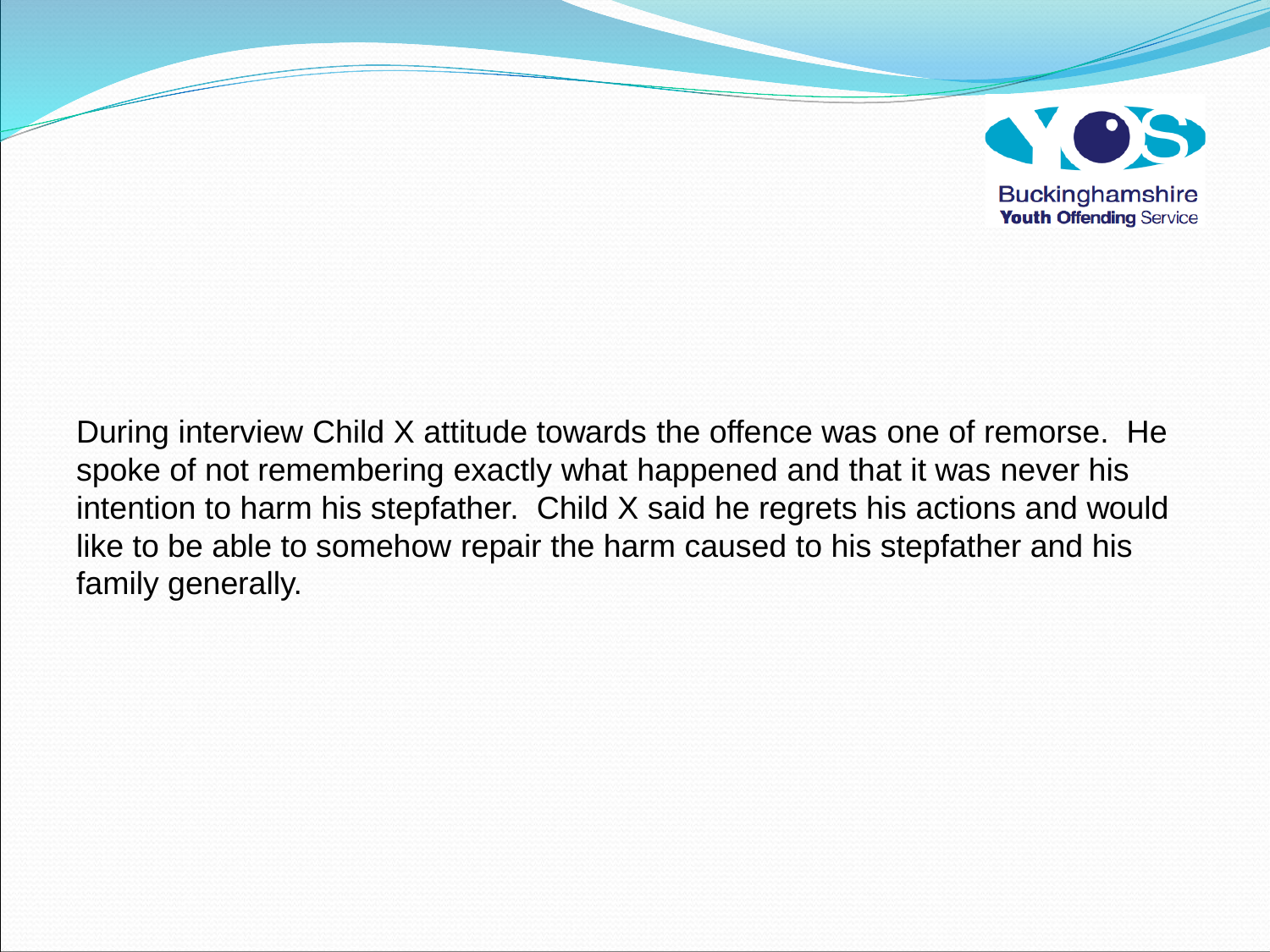## RJ Process



Restorative Justice is a voluntary intervention.

Restorative justice conferences, where a victim meets their offender, are led by a facilitator who supports and prepares the people taking part and makes sure that the process is safe.

Child X, victim and Mum all gave their consent to take part. Four preparation sessions took place prior to the meeting to ensure, participants safety, there was no revictimization and understanding of the process.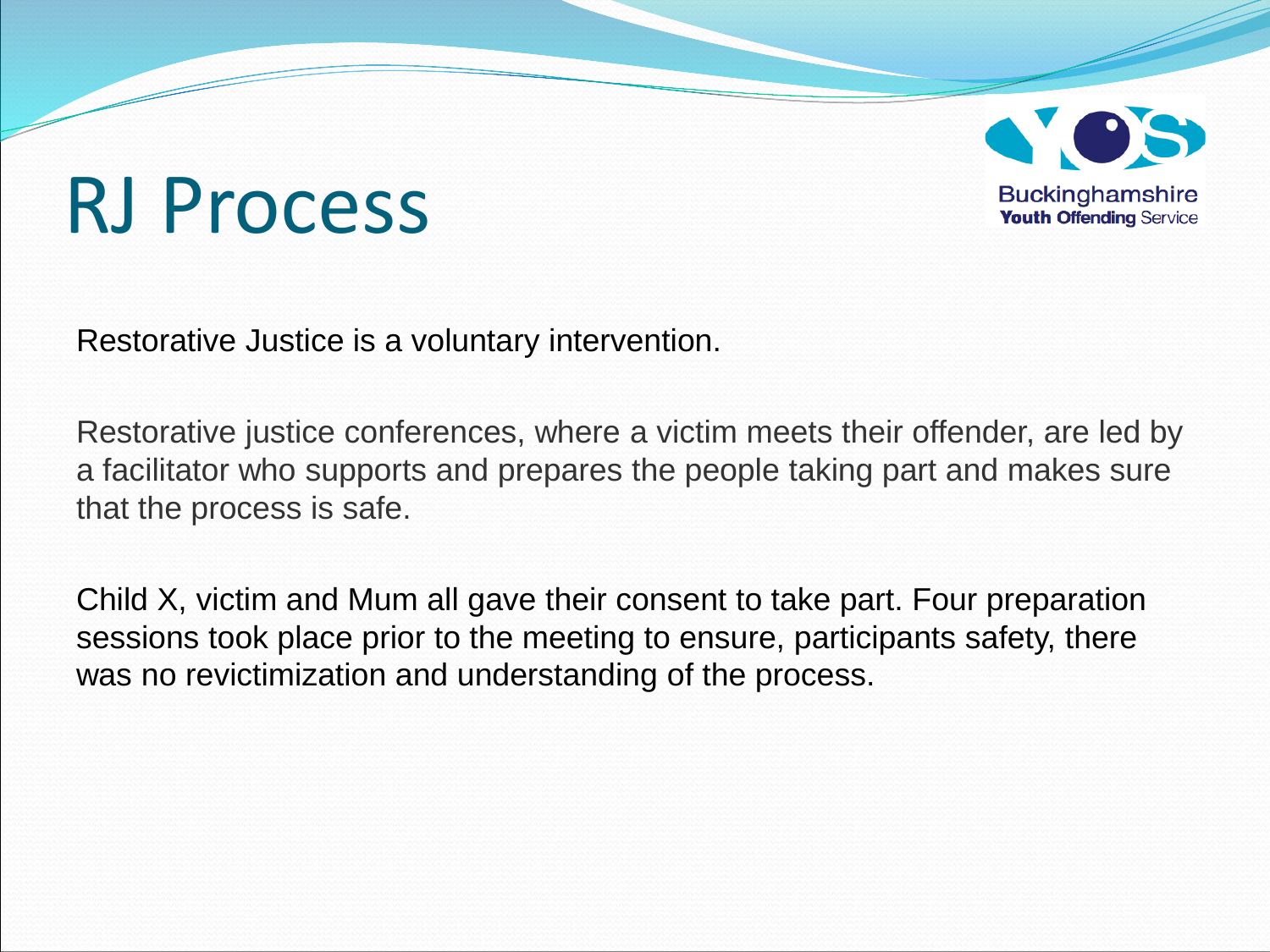

#### RJ Outcomes

- Child X was able to communicate to his victim his remorse, give an apology, and explain his thoughts and feelings leading up to the offence, during and after. The victim was able to communicate in the same way, as well as explaining the impact of the offence. Discussion also took place around who else had been affected.
- The victim said he accepted child X's apology and had a better understanding as to why child X reacted in the way he did.
- Child X stated that with hindsight he is now able to consider the actions he could have taken on the day in question. He said if only he had spoken to his sister to confirm exactly what had happened or had contacted his mother he would have been able to calm down.